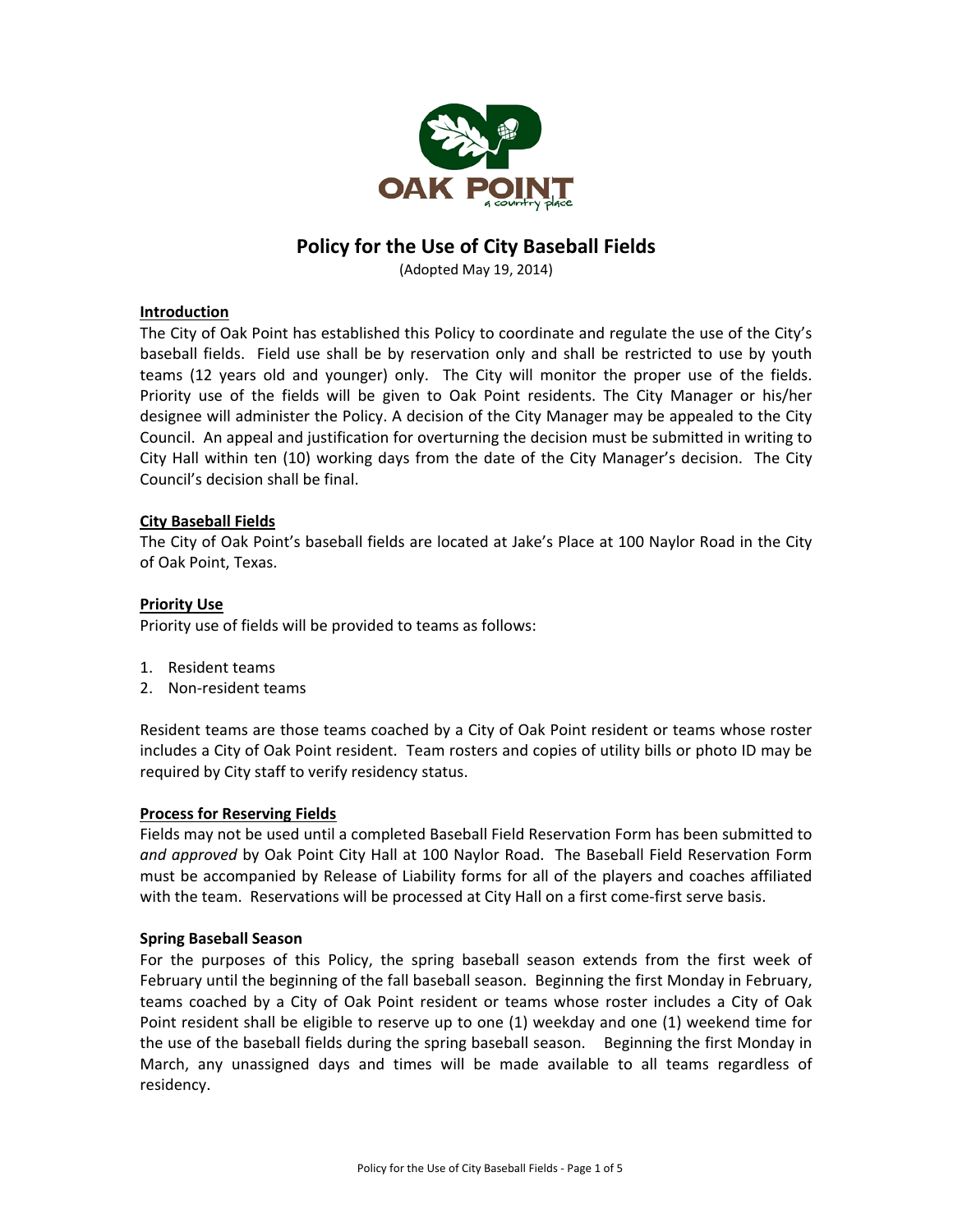# **Fall Baseball Season**

For the purposes of this Policy, the fall baseball season extends from the first week of July until the first week of November. Beginning the first Monday in July, teams coached by a City of Oak Point resident or teams whose roster includes a City of Oak Point resident shall be eligible to reserve up to one (1) weekday and one (1) weekend time for the use of the baseball fields during the fall baseball season. Beginning the first Monday in August, any unassigned days and times will be made available to all teams regardless of residency.

# **User Fees**

No user fees will be charged for teams coached by a City of Oak Point resident or teams whose roster includes a City of Oak Point resident. The Field Reservation Form for a team not coached by a City of Oak Point resident or whose team roster does not include a City of Oak Point resident shall be accompanied by a baseball field user fee of \$40 per hour or \$400 per day subject to filed availability.

# **Days and Times of Field Availability**

Throughout the year, teams may reserve the City of Oak Point's baseball fields (West and East Fields) during the following days and times.

- Monday through Friday 4:30 p.m.  $-6:30$  p.m. and  $6:30$  p.m.  $-8:30$  p.m.
- Saturday 9:00 a.m. ‐ 11:00 a.m., 11:00 a.m. 1:00 p.m., 1:00 p.m. 3:00 p.m., 3:00 p.m. 5:00 p.m., and 5:00 p.m. – 7:00 p.m.
- Sunday 9:00 a.m. 11:00 a.m., 11:00 a.m. 1:00 p.m., 1:00 p.m. 3:00 p.m., 3:00 p.m. 5:00 p.m., and 5:00 p.m. – 7:00 p.m.

The baseball fields are closed for maintenance purposes at all times not listed above.

#### **Posting of Reservation Times**

A current reservation schedule will be posted in the public notice cabinet located adjacent to the public restrooms at 100 Naylor Road. The posted schedule shall govern the use of the baseball fields. Any alleged errors in the posted schedule shall immediately be brought to the attention of the City Secretary.

#### **Use Policies**

The following policies shall apply to the use of the City of Oak Point's baseball fields. Coaches, players, and spectators that do not adhere to these policies may cause their team to forfeit their use of the fields.

Use of the fields is subject to the City's Park Rules and Regulations (see Article 1.600 of the City of Oak Point Code of Ordinances). These rules and regulations include:

- Parks shall be open daily and available for public use from 6:00 a.m. until 10:00 p.m., unless otherwise authorized in writing by the City Manager. In the case of an exception, excessive noise which unreasonably disturbs persons is prohibited.
- It shall be unlawful for any person to park any vehicle in the park, except in such places as designated by the City. It shall be unlawful to park or permit to remain parked any vehicle on park property between the hours of 10:00 p.m. and 6:00 a.m., unless participating in an activity which is scheduled by or with approval of the City.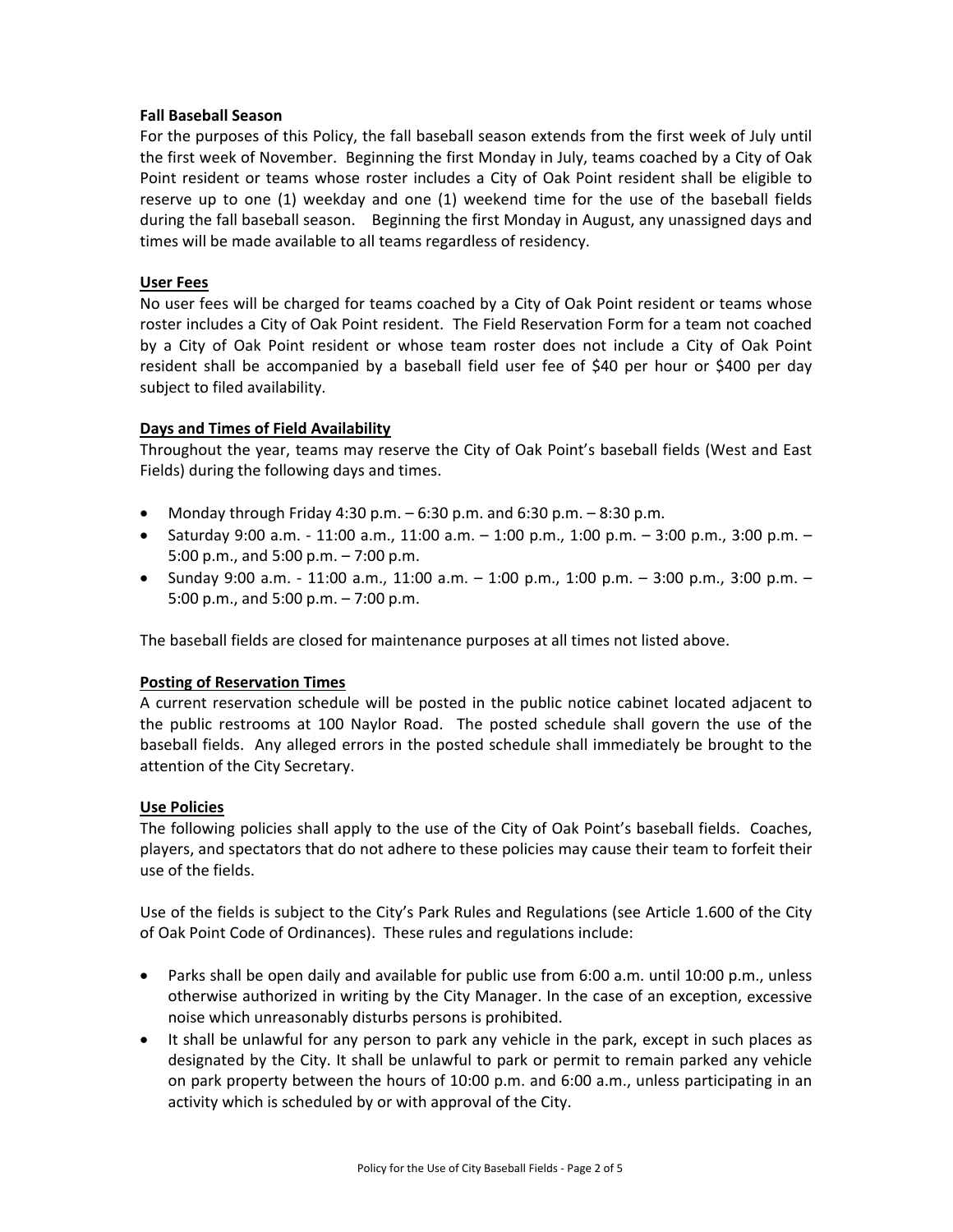- The City may establish and post a schedule of operating hours and/or restrictions on the public use of the park. The police chief may close or restrict the use of the park when necessitated by reason of public safety, maintenance or other reasons in the public interest. Entering or using the park in a manner which is contrary to the schedule of visiting hours, closure, or restrictions is strictly prohibited.
- No vehicle shall be driven at a speed in excess of ten (10) miles per hour while inside the park.
- With the exception of vehicles operated by City employees in the course of their regular duties, it shall be unlawful for any person to ride, operate or drive any horse, automobile, motorcycle, or other vehicle through the park, except along or in park streets, driveways, or designated parking areas.
- Bicyclists or persons using skates, scooters, or skateboards on sidewalks or trails shall yield the right‐of‐way to pedestrians.
- The consumption or possession of alcoholic beverages, as defined in V.T.C.A., Alcoholic Beverage Code, section 1.04, as it may be amended from time to time, are strictly prohibited at or in a park.
- No person shall use a tobacco product at or in a park.
- Picnickers shall keep their sites free of trash and litter during the period of occupancy. All park users that generate garbage, trash, rubbish, litter or any other waste shall either remove such waste from the park or deposit such waste in receptacles provided at the park.
- Refuse containers at parks are reserved for garbage, trash, rubbish, litter or any other waste generated at parks. Dumping or disposal of garbage, trash, rubbish, litter or any other waste generated outside of a park is prohibited.
- Fires shall be permitted only in grills, except with written permission of the City Manager. Park users shall extinguish their fire prior to leaving the park.
- It shall be unlawful to offer any goods, food, drinks, confections, merchandise or services for sale within parks unless authorized in writing by the City Manager.
- Dogs must be kept on a leash at all times. Persons responsible for pets are required to immediately dispose of their pet's waste.
- It shall be unlawful to carry or discharge firearms, fireworks, bb guns, air guns, bows and arrows, slingshots, blowgun, rockets or paint‐ball guns unless a person is duly licensed by the state to carry a concealed handgun in accordance with the provisions of the Texas Concealed Weapons act, as amended.
- It shall be unlawful for any person to possess any glass container within the park.
- Destruction, injury, defacement, removal or any alteration of public property, including, but not limited to buildings, structures, restrooms, signs, bulletin boards, fences, playground equipment, playing fields, trees, turf, and other vegetative growth, is prohibited. Any such destruction, removal or alteration of public property shall be performed by city employees or through written authorization from the City Manager.
- The City shall not be held liable for any loss or damage claimed by reason of a loss or damage to personal property or be held liable for any personal injury or death of any person or animal entering a park.
- The City will assume no responsibility for any damage to any adjoining properties.
- Any person violating any of the provisions of this division shall be deemed guilty of a misdemeanor and upon conviction thereof shall be subject to a fine not to exceed \$500.00 for each offense. Each day a violation of any provision of this division shall continue it shall constitute a separate offense.

The following rules shall also govern the use of the baseball fields.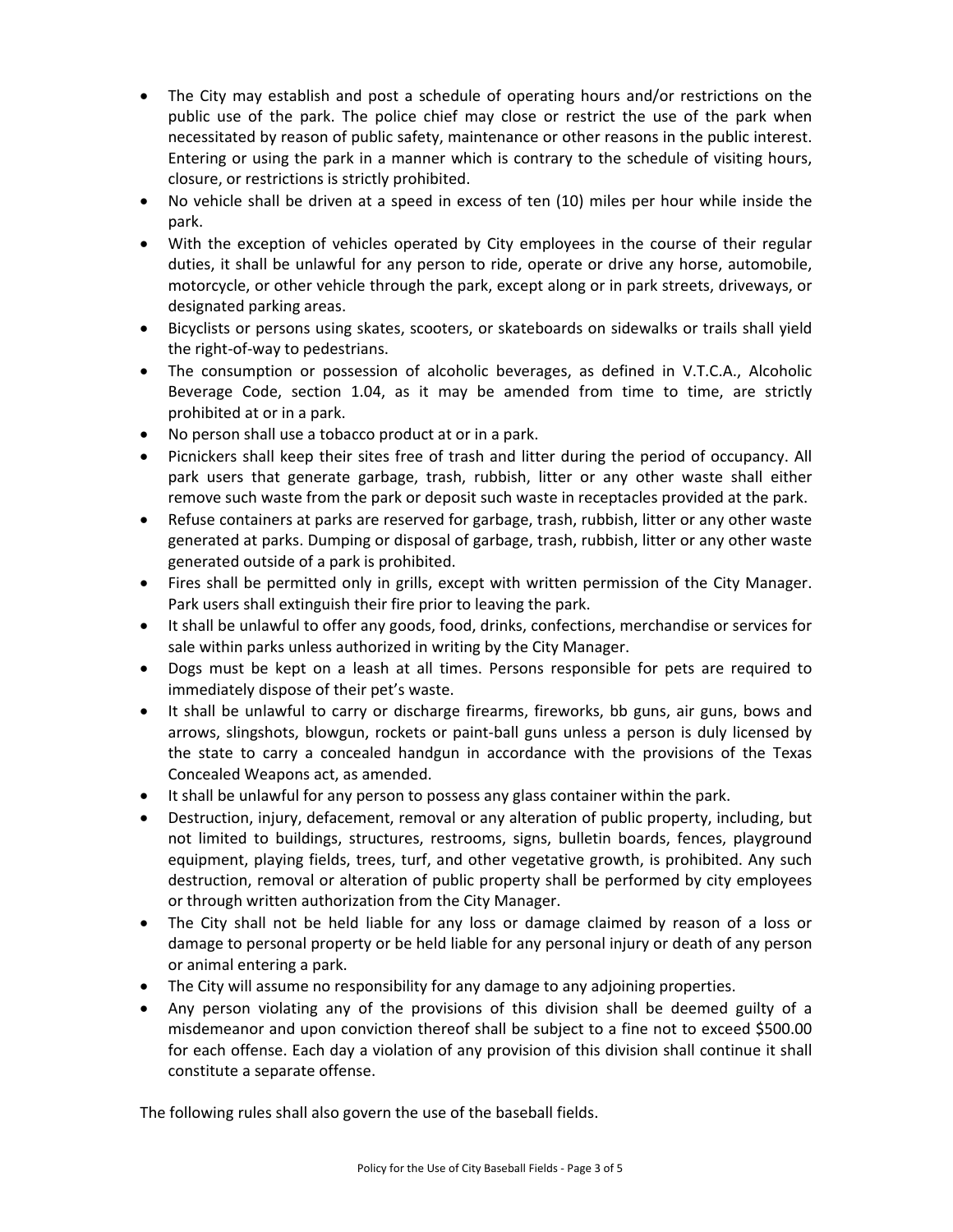- 1. Balls and any other equipment that are thrown, batted, kicked, or otherwise placed on private property must not be retrieved without the property owner's permission.
- 2. Property boundary walls and fences may not be used as backstops at any time.
- 3. Coaches, players, and spectators shall park in designated parking areas. Parking on Opal Drive is prohibited.
- 4. After their use of a field, each team is responsible for picking up trash and debris from the fields and restroom facilities and depositing it into available trash receptacles or removing the trash from the premises if trash receptacles are not available or full. Adjoining areas must be clear of all trash resulting from use of the fields.
- 5. No smoking, gambling, fireworks or flammable material, narcotics or drugs are allowed on City property.
- 6. Teams may not play on fields closed due to wet field conditions or maintenance (see Field Closures Due to Inclement Weather and Maintenance).
- 7. Coaches are responsible for informing their coaches, players, and spectators of the Field Rules.

# **Starting and Ending Times**

Each team's use of the fields, including setup and clean up, begins and ends at the times stated on the posted reservation schedule. Teams are not allowed on fields prior to the start time on the posted reservation schedule and are required to have the fields clean, picked up and be off the fields at the ending time indicated on the posted reservation schedule.

#### **Non‐use of Fields**

Any organization that has reserved a field and does not intend to use it according to the posted reservation schedule is encouraged to notify City Hall so that the fields may be reallocated.

#### **Notice of Field Exchange**

Teams may "give up or exchange" their reserved field with a team of equal priority only when both teams notify City Hall in writing and the reservation times are revised on the posted reservation schedule. Teams may not sublease fields under any circumstance. Subleasing of fields may result in a team forfeiting its use of the fields.

#### **Field Closures Due to Inclement Weather and Maintenance**

The City's baseball fields have been designed and are maintained primarily for the enjoyment and use of Oak Point residents. The purpose of this policy is to guide the use of the fields and to prevent damage to the playing surface and injuries to field users brought upon by inclement weather or unsafe playing conditions. An effective field maintenance program is essential for safe and quality fields.

The City of Oak Point reserves the right to cancel or suspend field use whenever field conditions could result in damage to the fields or injury to players. In cases of inclement weather or when field conditions are questionable, it is the responsibility of groups to access field closure information by phoning City Hall at (972) 294‐2312 after 3:00 p.m. Monday through Friday. Use of fields on weekends will be self‐regulated. However, coaches are expected to protect their players and the fields during periods of rain or inclement weather. It only takes one practice or game to destroy a field that is not ready for play. Fields may be closed at the discretion of the City Manager, Public Works Superintendent, or their designated representatives.

#### **Liability Release and Liability Insurance**